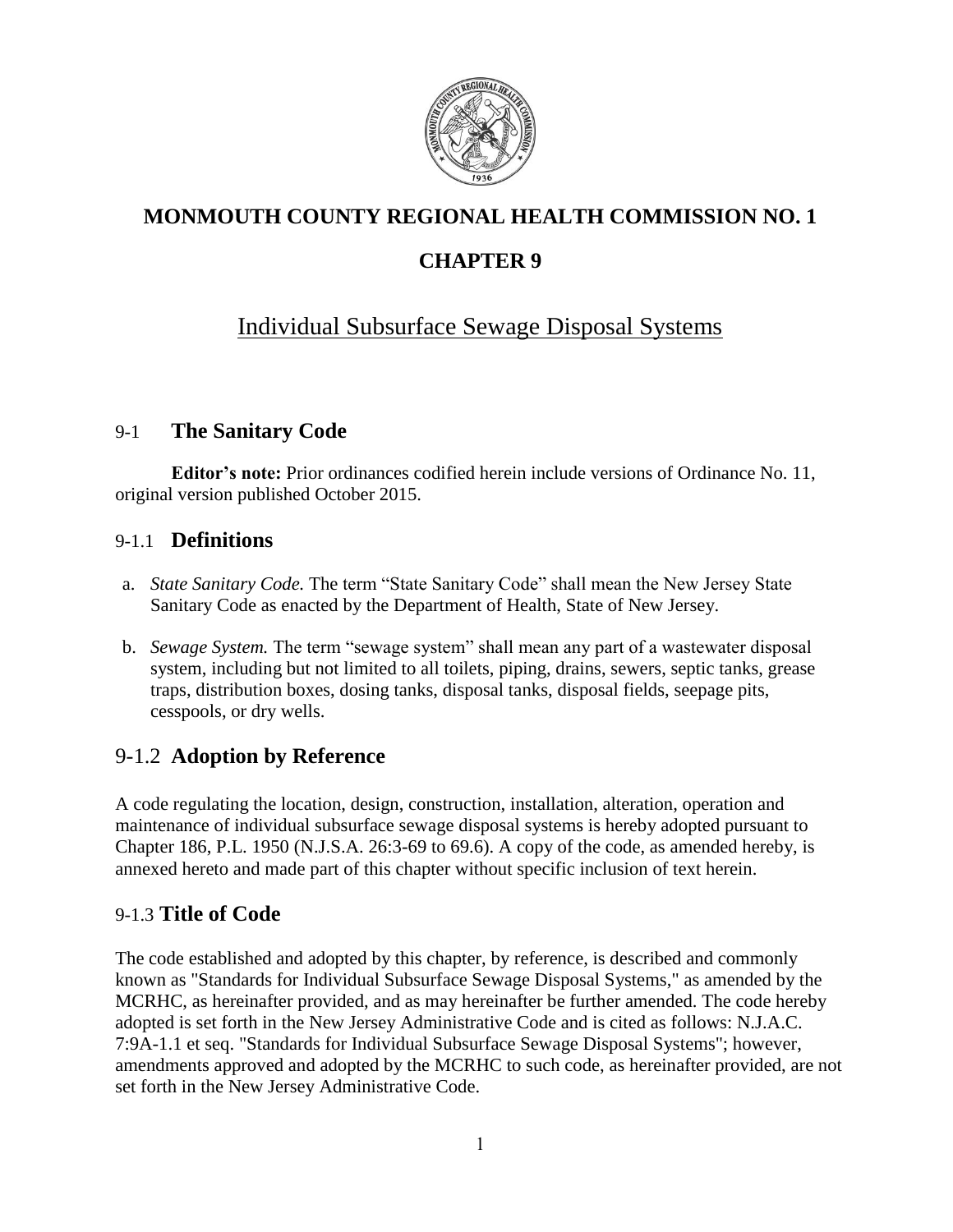# 9-1.4 **Public Record**

Three copies of the "Standards for Individual Subsurface Sewage Disposal Systems," as herein approved and amended, have been placed on file in the office of the MCRHC for the use of and examination by the public.

### 9-1.5 **Professional Review of Site Data**

The MCRHC may submit data filed with it by an applicant for system, site, and/or design approval to a Professional Engineer, soils specialist or other duly qualified professional (as determined by the MCRHC) when an ambiguity or discrepancy in the soil evaluation data exists, when the proposed system is highly engineered or otherwise requires a highly technical review, or when the authorized agent certifies to the MCRHC that he or she is unable to conduct a review of the data because the system proposed is beyond the scope of his or her knowledge, expertise, or experience. The cost of the professionals' review will be the responsibility of the applicant and final action upon the application by the MCRHC shall be deferred until said fee has been paid to the MCRHC.

### 9-2 **Revocation, Renewal and Suspension of a Septic Permit.**

Whenever the holder of any permit under the provisions of this ordinance shall be deemed to be in violation of any of the provisions of said ordinance, or any of the rules or regulations promulgated by the MCRHC pursuant to said ordinance, the Health Officer may, following a hearing and for good cause shown, revoke such permit. No such revoked permit shall be renewed or restored until the Health Officer is satisfied that all of the provisions of this ordinance have been complied with and that the reason for the suspension has been abated.

### 9-3 **Display of Permits**

Permits issued by the MCRHC shall be displayed at all times in plain view upon the premise for which they were issued. Every holder of a permit or certificate shall, upon demand, exhibit same to the Health Officer or an authorized agent.

### 9-4 **Refusal to Comply with Ordinance**

In the event any person shall refuse or neglect to abate any foul, obnoxious or harmful matter or thing, or if any person shall refuse or neglect upon notice to abate any nuisance or refuse or neglect to comply with any of the provisions of this ordinance or other directive duly issued by the MCRHC, then the MCRHC shall be empowered as provided for under the New Jersey State Statutes pertaining to Boards of Health to take immediate steps to abate said nuisance, source of foulness, cause of sickness or to enforce any provisions of this ordinance which the MCRHC deems to be in the best interest of public health and safety. The person in violation shall be responsible for all of the reasonable expenses incurred by the MCRHC in its effort to abate or remove the condition which is deemed to be a health hazard.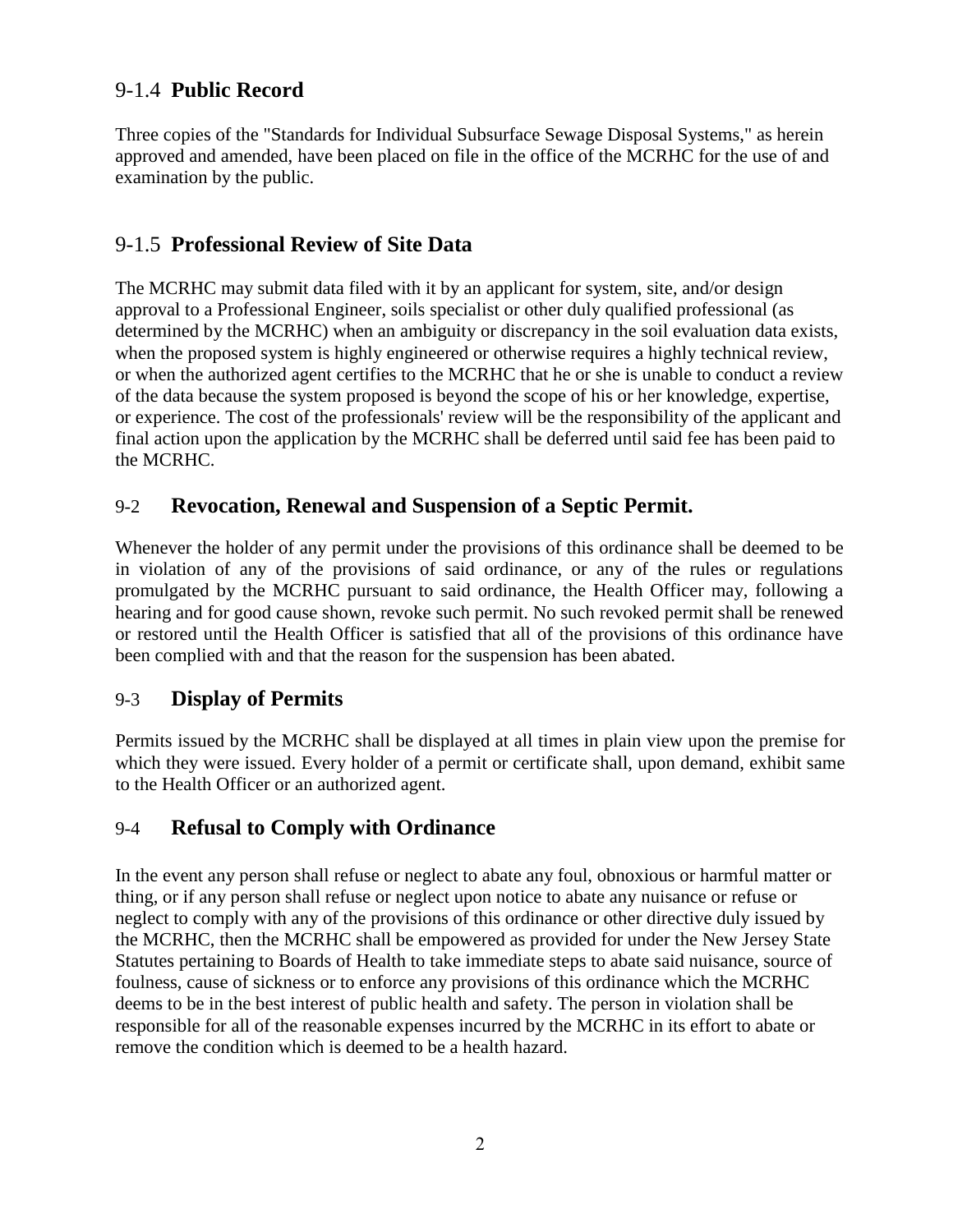# 9-5 **Appeals to the MCRHC**

#### 9-5.1 **Scope**

When any provision of this Code permits an appeal to the MCRHC from a decision of the Health Officer or designee, or permit denial by the MCRHC, the procedures set forth in this section shall apply. The MCRHC will receive and consider only those appeals which are filed in accordance with the provisions of this Code which specifically authorize the filing of appeals.

### 9-5.2 **Appeal Procedures**

An appeal shall be commenced by the filing of a written notice of appeal filed with the Health Officer no more than fourteen (14) days after the date of the decision or determination being appealed. The appeal of the decision or determination shall be considered by the MCRHC at its next regularly scheduled meeting, unless the appellant consents to a later date; provided, however, that if the regularly scheduled meeting occurs less than fourteen (14) days after the filing of the notice, the appeal shall be considered at the following regularly scheduled meeting. At the hearing of an appeal, the appellant and the MCRHC designee who made the decision or determination being appealed (or the MCRHC itself, if applicable) shall present evidence in support of their positions and the MCRHC shall have the right to ask questions of the appellant or any of the appellant's representatives, any of the MCRHCs designees, and any other such persons whose opinion or advice the MCRHC deems would be of assistance in rendering a decision. The hearing shall be chaired by the President, and the Rules of Evidence shall not apply. The decision of the MCRHC shall be made no later than the next regularly scheduled meeting, and shall be final.

# 9-5.3 **Emergency or Hardship Appeals**

In the event an appellant seeks immediate resolution of an appeal due to a claim of hardship or other emergency, the appellant shall include with the notice of appeal a detailed explanation of the hardship or emergency, along with three requested hearing dates. In such cases, the MCRHC President in consultation with the Health Officer, may, in the President's discretion determine that there is a hardship or emergency which would require waiver of the time frames set forth in subsection 10(b). In such case, the MCRHC Chair may appoint a subcommittee of three (3) members of the MCRHC to hear the appeal in an expedited manner. If the MCRHC Chair appoints himself/herself to the subcommittee, the Chair shall chair the hearing; if the MCRHC Chair does not serve on the subcommittee, the Chair shall appoint one (1) of the three (3) members as chair. The proceedings shall be conducted in the same manner as set forth in subsection 10(b); however, the subcommittee may, in its discretion, take any steps it deems necessary to expedite the consideration and decision of the matter appealed. The decision of the subcommittee shall be by majority vote and shall be final.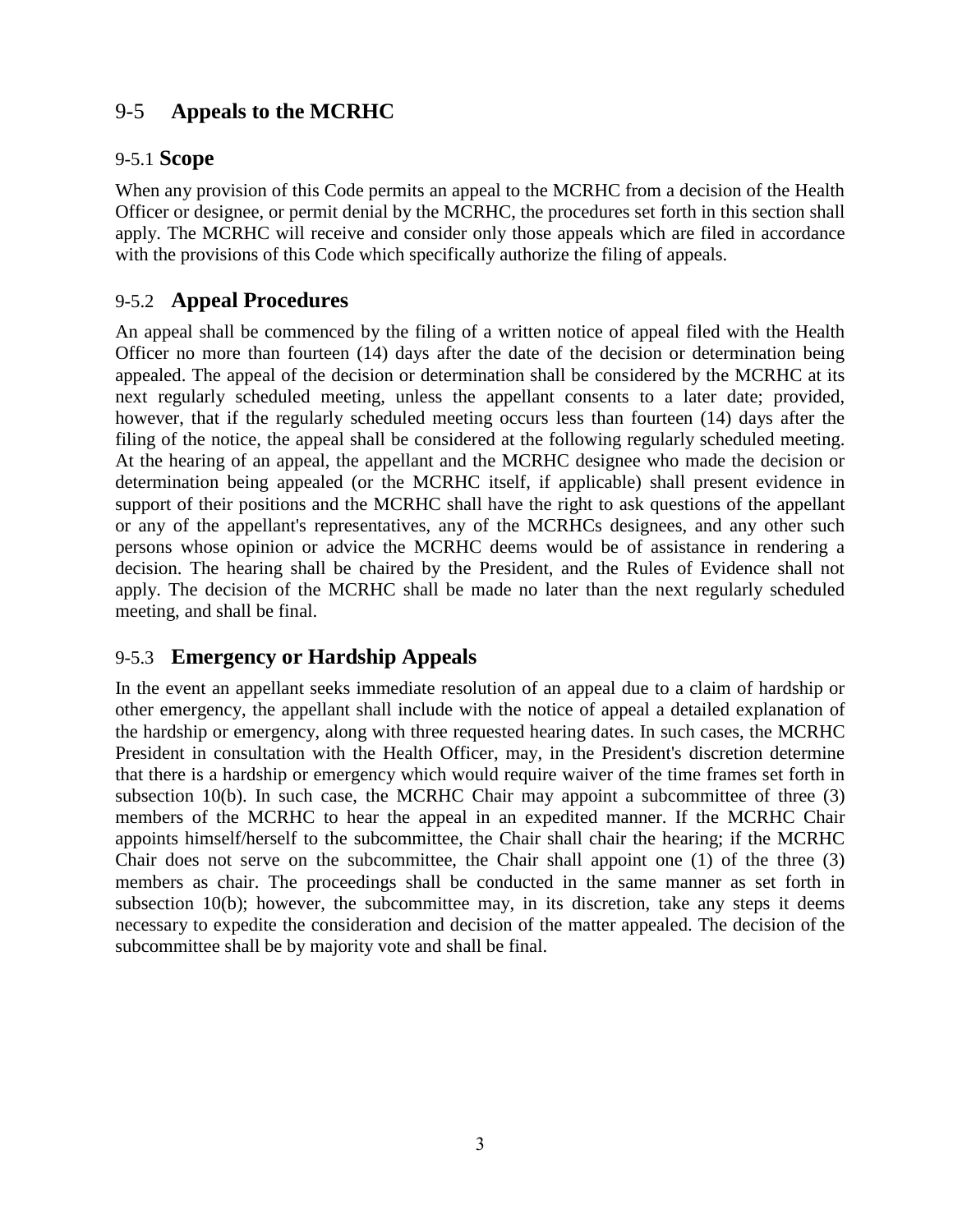#### 9-6 **Amendments**

#### 9-6.1 **Amendments to the Code**

The "Standards for Individual Subsurface Sewage Disposal Systems," cited as N.J.A.C. 7:9A-1.1 et seq., is hereby adopted by the MCRHC with amendments as set forth below:

(a). N.J.A.C. 7:9A-1.6 General Prohibitions is amended by the addition of subparagraph (m):

- (m) The installation or replacement of garbage grinders is prohibited.
- (b). N.J.A.C. 7:9A-2.1 Definitions is amended as follows:

*As-built* means a drawing (8.5 x 14 inches) to scale of a plot plan made by a licensed land surveyor, signed and sealed certifying to the location, configuration, and exact tie-down measurements of all the subsurface sewage disposal system components after the installation of such has been completed.

*Completed septic system* means a properly located, constructed and installed septic system that has been connected to the source of the wastewater.

*Installer* is any person who is in the business of installing or excavating individual subsurface sewage disposal systems or any parts thereof.

*Source of the wastewater* shall mean a house, building, or realty improvement that generates sanitary sewage, or is capable of generating sanitary sewage.

# 9-6.2 **Section 7:9A-3.5 Permit to Construct or Alter, is amended by the addition thereto of the following subparagraphs:**

(a) Permits and Approvals in General. No person shall locate, construct, or alter a subsurface sewage disposal system until a permit for the location, construction or alteration of such system shall have been issued by the MCRHC, or its duly authorized agent. Permits shall be issued only after the appropriate approvals have been granted by the MCRHC. Permits to construct or alter an individual sewage system shall be valid for one year from date of issuance. The MCRHC, on recommendation of the Health Officer, may grant in writing an extension of time not to exceed one year for good cause shown. The individual sewage system shall be constructed and put into use during the time frame of the permit. Thereafter, a new permit will be required and must be issued in accordance with the provisions of this section.

Permits may be issued only on the basis of tests taken within the previous twelve calendar months, except that the MCRHC may grant in writing an extension of time not to exceed six months if in its judgment the results of the test are still valid.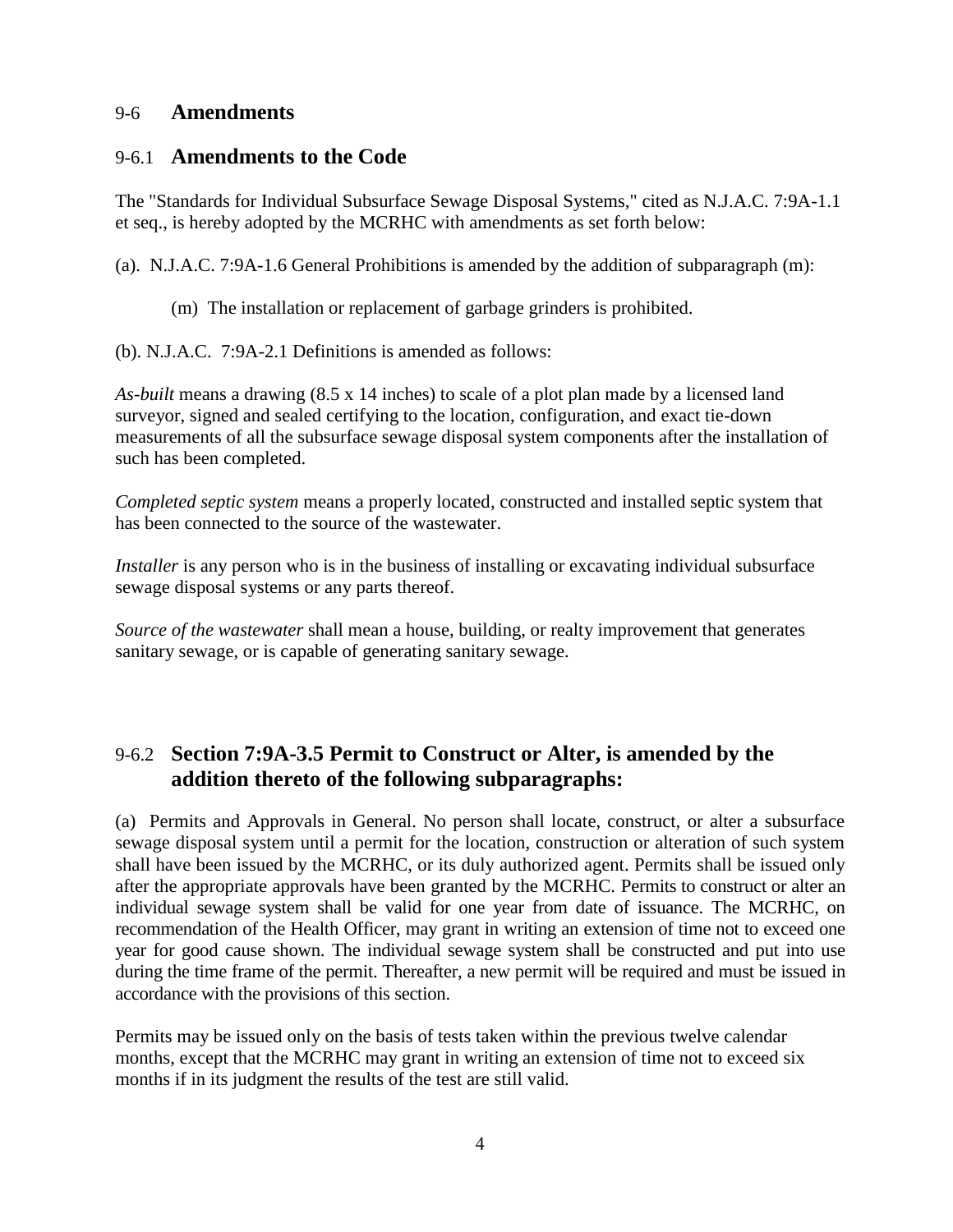(c) 3(ix) Location of all soil profile pits, soil borings and permeability tests, including all tests outside of the area of the proposed system and any abandoned test sites.

(c.1) Approval of System Design - Prior to the MCRHC's design review the application shall submit a site specific detailed engineering design, a completed application form, and checklists which will be provided by the MCRHC, the required fee for design review and permit issuance, together with any other information deemed necessary by the MCRHC's authorized agent to aid in the MCRHC's design review. Following review, the Health Department shall approve, approve with modifications, or reject the application. The authorized agent shall forthwith either issue or deny the permit.

(d.1) Conditions on Approvals - The MCRHC, in its discretion, may attach reasonable conditions to any approval granted, to insure that the purposes of this ordinance are achieved. Fulfillment of the conditions attached to the approval shall be a condition precedent to subsequent MCRHC approvals and/or permit issuance.

(e.1) Validity of Approvals - Approvals granted subsequent to the effective date of this Amendment, shall remain valid until the State Code changes as to render the approval invalid or to require that the septic system be altered in such a way as to make it in compliance with the current State code.

# 9-6.3 **N.J.A.C. 7:9A-3.6 (Witnessing of Soil Evaluation and Testing) is amended with the following addition:**

(c) In the event of a waiver of the requirement for witnessing of soil evaluation or testing procedures which are identified in (a) above, the MCRHC will direct a MCRHC employee with at least three years of experience in such observation under the supervision of a Registered Environmental Health Specialist or licensed Health Officer, and successful completion of approved continuing education courses in septic/soil science, to observe soil evaluations and testing procedures. These observations shall be noted in writing and reported to the MCRHC's Registered Environmental Health Specialist and/or Health Officer.

# 9-6.4 **N.J.A.C. 7:9A-3.13 (Certificate of Compliance) subparagraph is amended to read as follows:**

(a) The MCRHC may issue a certificate of compliance if a licensed professional engineer submits to the MCRHC, a statement in writing, signed and sealed by him or her that the said system has been located, constructed, installed or altered in compliance with the requirements of these standards and the approved engineering design. Prior to the issuance of a certificate of compliance, the MCRHC shall require that the septic system design engineer submit to the MCRHC a signed statement in writing or on forms provided by the MCRHC that the completed septic system has been located, constructed and installed or altered in compliance with these standards and the approved engineering design, together with two as-built plans (see definitions)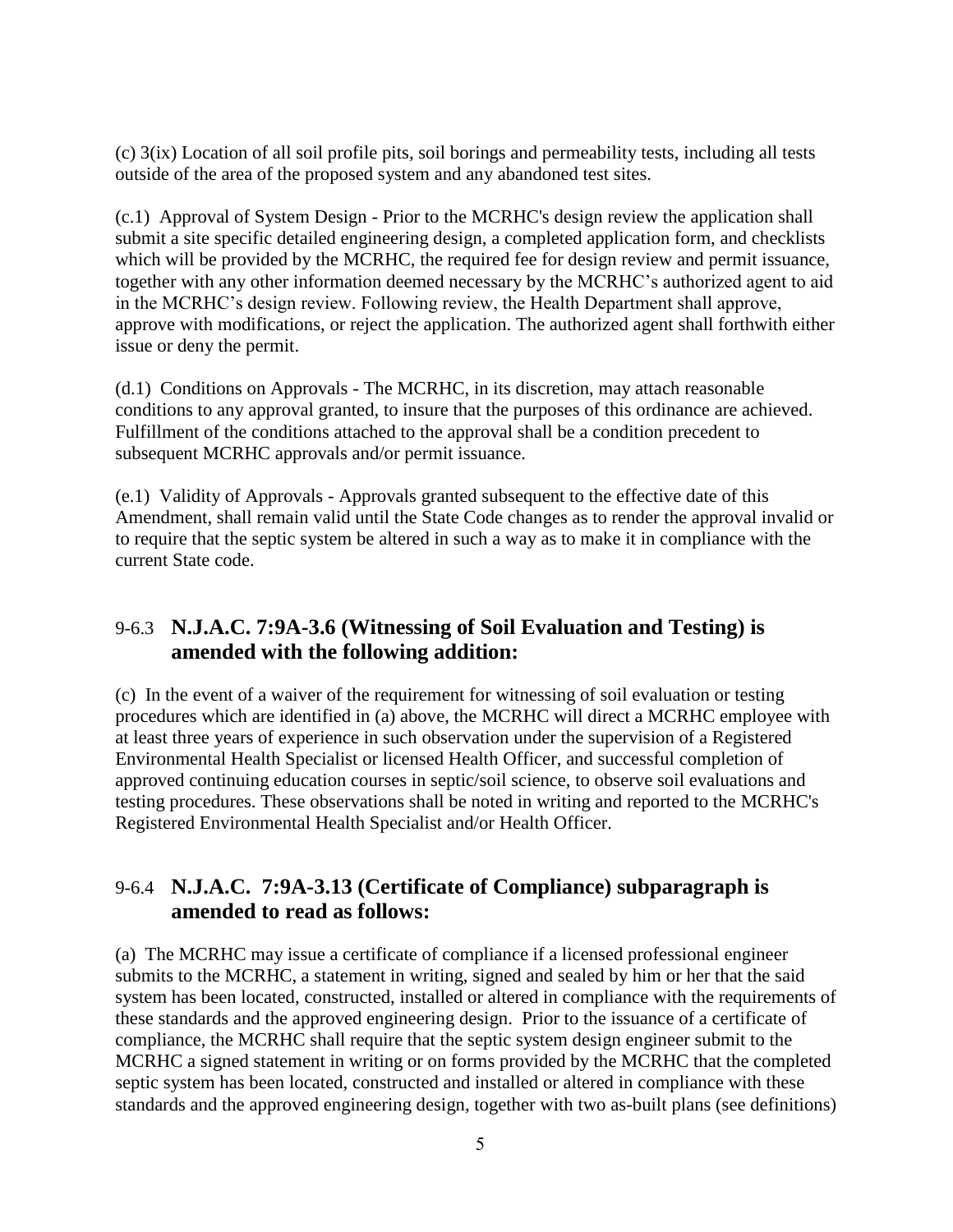(as-built plans shall be 8.5 x 14 inches in size). For septic systems that have been altered, the design engineer shall submit two copies each of the select-fill percolation tests, select-fill textural analysis, select-fill tube permeameter tests, as-built plans and the Engineer's Certificate of Compliance form within thirty days of completion of the alteration.

(d) A person shall not commence operation or use of an individual subsurface sewage disposal system until a certificate has been issued by the administrative authority or its authorized agent indicating that said system has been located, constructed, installed or altered in compliance with this chapter. The certificate of compliance will not be issued until such time as the licensed professional engineer who prepared the system design has submitted a Septic Construction Documentation Form and an as-built plan which shows a surveyed location for the final installation. An as-built plan for existing buildings must be submitted within 10 days of completion of construction of the septic system. The issuance of a certificate of compliance shall constitute only certification that the individual subsurface sewage disposal system has been constructed, located, installed or altered in conformance with this chapter. It shall not be construed as a guarantee that the system will function satisfactorily, not shall it in any way restrict the powers or responsibilities of the MCRHC in the enforcement of any law or ordinance relating to public health and safety or environmental protection.

### 9-6.5 **N.J.A.C. 7:9A-3.16 (Prior Tests) subparagraph (a) is amended to read as follows:**

(a) All field site evaluation test results and data, including but not limited to percolation test results, soil log test results, pit bail test results, basin flood test results and other tests required by the MCRHC may be used as design criteria for subsurface sewage disposal systems, if such tests were conducted within the twelve months immediately preceding the date of submission of the application for site approval for a subsurface sewage disposal system. Site evaluation tests conducted more than twelve months before the date of application for site approval may be used as design criteria for subsurface sewage disposal systems, if there have been no subsequent changes in this Code with respect to the testing procedures or data in question between the date the field work was conducted and the date the application for site approval was submitted or if there has been no significant land disturbance where the subsurface sewage disposal system is to be located.

# 9-6.6 **N.J.A.C. 7:9A-3.20 (Hearing Procedures) is amended to read as follows:**

(a) In case any permit, certification or determination required by this chapter is denied by the MCRHC, a hearing shall be held concerning such denial before the MCRHC within thirty days after the receipt of a written request has been made by the applicant or aggrieved party. The applicant or aggrieved party shall have fifteen days from the date of the denial to request such a hearing. Upon such hearing the MCRHC shall affirm, alter or rescind the determination from which the appeal is taken. The MCRHC shall state, on the record, the reasons for any action taken at such hearing. In the event that the MCRHC determines to alter or rescind the previous determination, action pursuant to such MCRHC determination shall be taken within thirty days after the date of such hearing. The times set forth herein may be extended or otherwise altered by mutual consent of the applicant or aggrieved party and the MCRHC.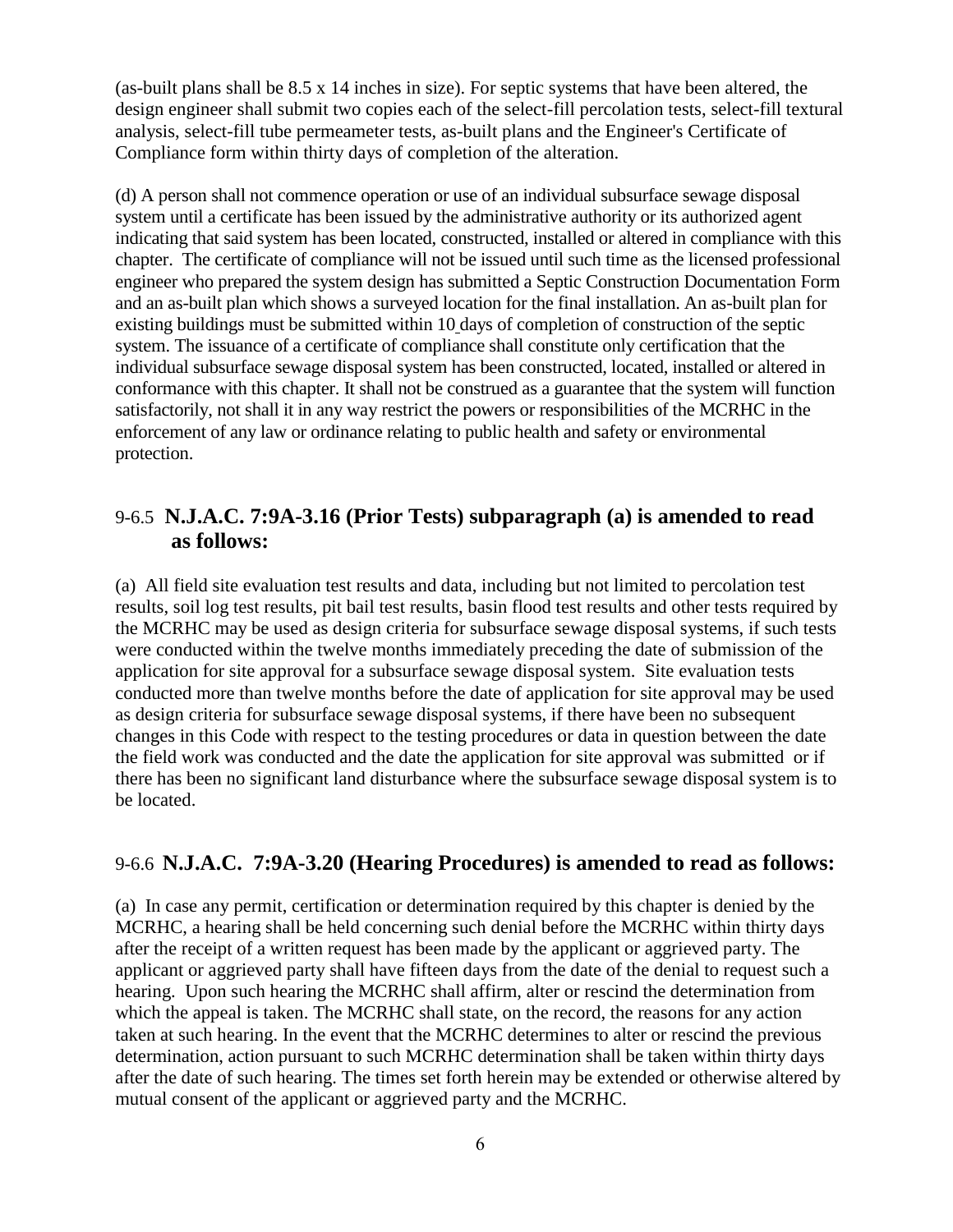### 9-6.7 **N.J.A.C. 7:9A-4.2 (Location Generally) is amended by the addition thereto of the following subparagraph:**

(c) On those sites where observed limiting zones dictate that a mounded disposal field or a mounded soil replacement disposal field must be utilized, it shall be the responsibility of the engineer to test thoroughly all areas of the proposed site so that the MCRHC can be reasonably satisfied that the contemplated design submitted for approval utilizes a disposal field which has the lowest possible profile above existing grade that is consistent with the MCRHC's goal of achieving the best system possible for the protection of the public's health, safety, and welfare given the observed limitations at the site.

# 9-6.8 **N.J.A.C. 7:9A-6.1 (General Provisions for Permeability Testing) is amended by the addition thereto of the following subparagraph:**

(a) When the select fill has been emplaced and compacted in the disposal field, the engineer shall perform a permeability test in the top fourteen (14) inches of the emplaced and compacted fill. This test shall be observed by an authorized representative of the MCRHC. The type of permeability test performed shall be determined by the engineer.

# 9-6.9 **N.J.A.C. 7:9A-7.2 Construction is amended by the addition thereto of the following subparagraphs:**

(c) No person shall perform the services of an installer unless he shall have registered as an installer with the MCRHC. Application for registration shall be on forms prescribed by the MCRHC. If at any time after a person has registered as an installer with the MCRHC, the information previously supplied to the MCRHC in connection with obtaining that registration shall have changed, the installer shall properly notify the MCRHC of the change and provide it with the correct information.

(d) A septic installer's registration shall be revoked by the Health Officer for failure of the installer to comply with the provisions of this chapter. An installer will be notified of the specific actions or items that are in noncompliance within fourteen working days of the violation. The installer will be given the opportunity to address or answer the specific charges at an informal hearing with the Health Officer. Upon determining that the charges are valid and supported by evidence, the MCRHC may revoke, suspend, write a summons, place on probation, or take any action which is permitted by State and local laws. The following items set forth below constitute the terms and conditions upon which an installer's registration will be reinstated:

1. The company or installer will be required to provide a certificate of insurance for a period of one year from the date of agreement between the installer and the MCRHC or Health Officer. This certificate must name the MCRHC as an additionally insured entity in the event of any claim for damages or defects to the septic systems installed or repaired by the company or installer. The insurance coverage shall be subject to review and approval by the MCRHC. The cost of the review of the insurance coverage will be the responsibility of the company or installer.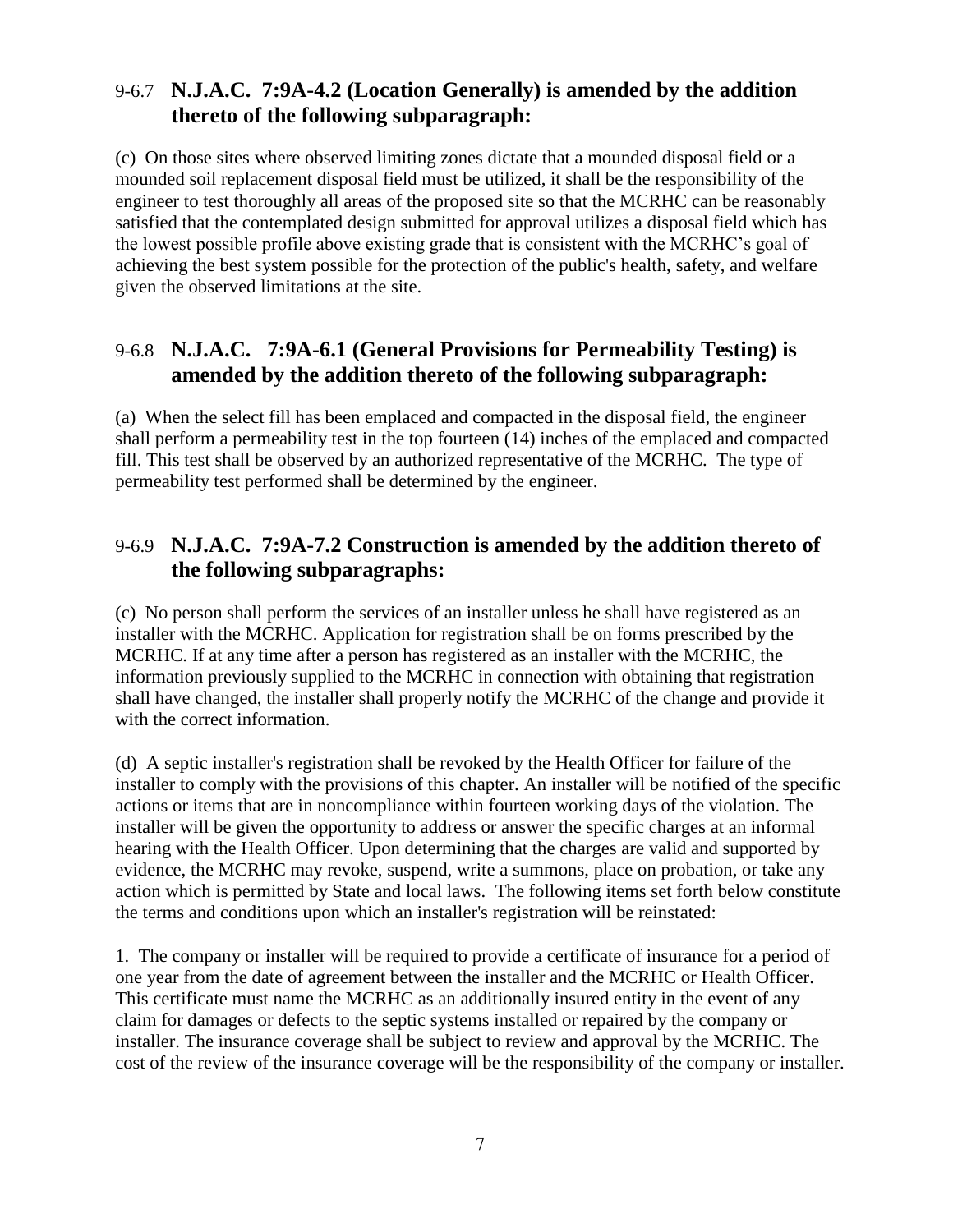2. Prior to reinstatement, a detailed plan of the company's installation procedures shall be submitted to the Health Officer for review and approval. Upon completion of items (1), (2) and a written agreement, certifying compliance with the requirement of this section, a temporary one year registration as a septic installer shall be issued.

3. All subcontractors that a company or installer may use must be registered with the MCRHC.

4. If there are any Code violations observed, reported to the MCRHC and verified, during the one year period mentioned above, the company or installer may be permanently removed from the list and prohibited from performing septic work in the towns under MCRHC jurisdiction.

5. If the Health Department determines that there has been violation(s) by the company or installer on lots or properties predating the start of the one year period, any such violation(s) must be fully corrected within sixty calendar days after written notification from the MCRHC. Noncompliance may lead to permanent revocation. In the event violations are determined as set forth in paragraphs three (3) and four (4) above and/or in this paragraph five (5), and before any action is taken by the Health Officer, the company or installer will have the opportunity to refute any violations or alleged violations. It is the duty of the MCRHC to safeguard the public from practices by septic installers which may not be in the interest of the public health, safety and welfare. The quality of all septic installations and repairs must be consistent with State and local codes.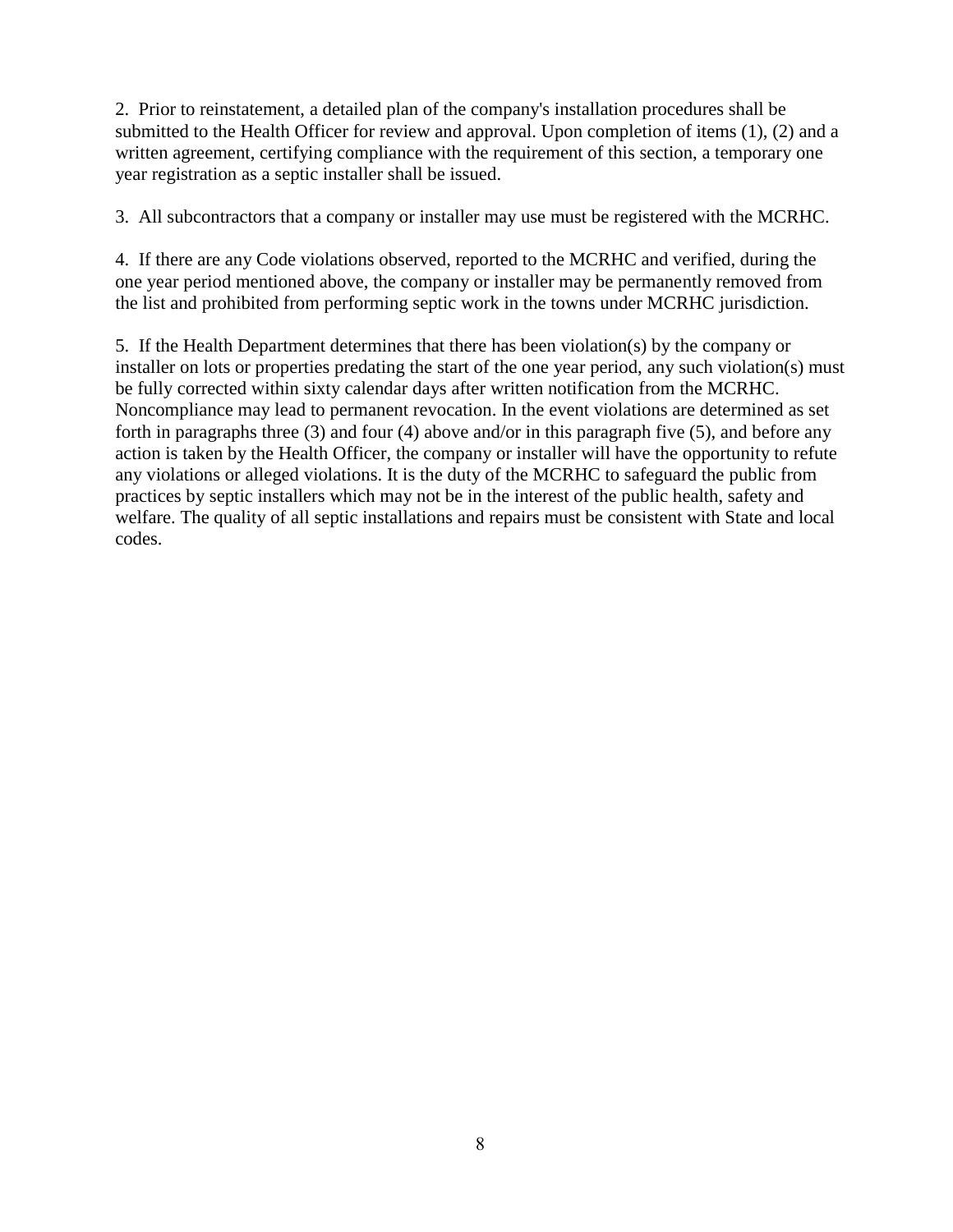# 9-7 **General Penalties; Continuing Violations**

### 9-7.1 **Penaltie**s

Any person violating any of the provisions of this chapter adopted by the MCRHC shall, upon conviction thereof, pay a penalty of not more than fifty thousand (\$50,000.00) dollars for each violation under N.J.S.A. 58:10A-1 et seq of the Water Pollution Control Act and the violator shall be subject to assessment of civil administrative penalties pursuant to the provisions of N.J.A.C. 7:14-8. Complaint shall be made in the municipal court or before another judicial officer having authority under the laws of the State of New Jersey. The court shall have the power to impose other and additional penalties provided by N.J.R.S. 26:3-77 and N.J.R.S. 26:3- 78. Violations of any provision of the New Jersey State Sanitary Code are subject to and consistent with the penalty provisions of N.J.S.A. 26:1A-10 (penalty of not less than fifty (\$50.00) dollars, nor more than one thousand (\$1,000.00) dollars for each offense).

### 9-7.2 **Separate Violations**

Each day any violation of this ordinance of any rule, regulation or order promulgated pursuant thereto shall continue, shall constitute a separate offense.

# 9-7.3 **Collection of Fees and Penalties**

All fees and penalties collected under any provision of any chapter adopted by the MCRHC shall be paid to the Treasurer of the MCRHC. Whenever any fine is imposed upon any corporation, such fine and cost and charge incident thereto may be collected in any action of debt or in such other manner as may be provided by law.

### 9-8 **Repealer**

All ordinances and regulations of the MCRHC that are inconsistent with this ordinance are hereby repealed to the extent of such inconsistency.

### 9-9 **Severability**

In the event that any section, sentence, or clause of these articles shall be declared unconstitutional, unenforceable or otherwise invalid by a court of competent jurisdiction such determination shall not prejudice the enforcement of the remaining provisions.

### 9-10 **Effective Date**